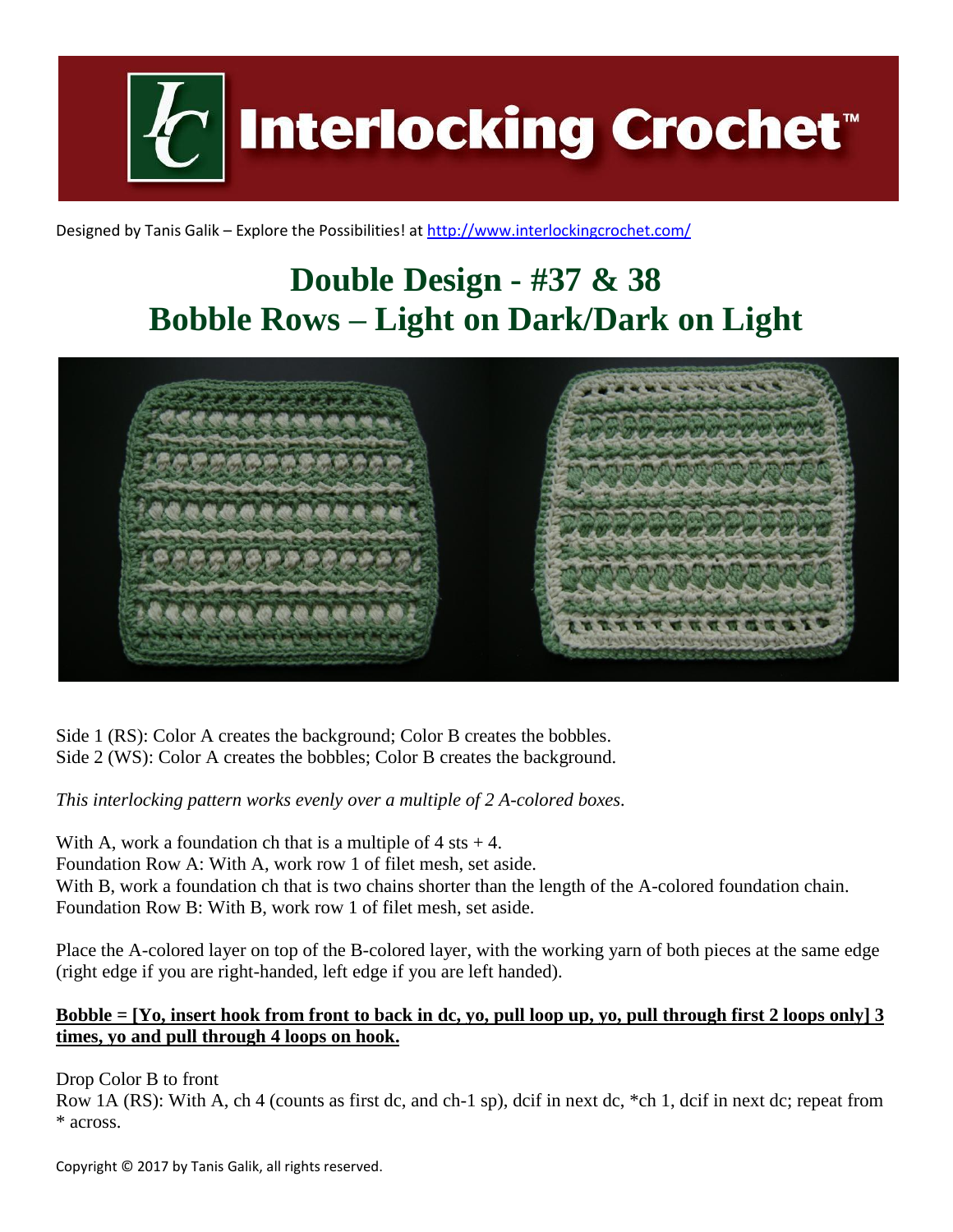Row 1B (RS): With B, ch 4, Front Bobble in next dc, \*ch 1, Front Bobble in next dc; repeat from \* across to last dc, ch 1, dcif in last dc.

Turn the entire piece.

Drop Color B to front Row 2A (WS): With A, ch 4, dcib in next dc, \*ch 1, dcib in next dc; repeat from \* across. Row 2B (WS): With B, ch 4, dcif in top of previous row Bobble, \*ch 1, dcif in top of previous row Bobble; repeat from \* across to last dc, ch 1, dcif in last dc.

Turn the entire piece.

Drop Color B to back Row 3A (RS): With A, ch 4, Back Bobble in next dc, \*ch 1, Back Bobble in next dc; repeat from \* across to last dc, ch 1, dcib in last dc. Row 3B (RS): With B, ch 4, dcib in next dc, \*ch 1, dcib in next dc; repeat from \* across.

Turn the entire piece.

Drop Color B to back

Row 4A (WS): With A, ch 4, dcib in top of previous row Bobble, \*ch 1, dcib in top of previous row Bobble; repeat from \* across to last dc, ch 1, dcib in last dc.

Row 4B (WS): With B, ch 4, Back Bobble in next dc, \*ch 1, Back Bobble in next dc; repeat from \* across to last dc, ch 1, dcib in last dc.

Turn the entire piece.

Drop Color B to back Row 5A (RS): With A, ch 4, dcif in next dc, \*ch 1, dcif in next dc; repeat from \* across. Row 5B (RS): With B, ch 4, dcib in top of previous row Bobble, \*ch 1, dcib in top of previous row Bobble; repeat from \* across to last dc, ch 1, dcib in last dc.

Turn the entire piece.

Drop Color B to front Row 6A (WS): With A, ch 4, Front Bobble in next dc, \*ch 1, Front Bobble in next dc; repeat from \* across to last dc, ch 1, dcif in last dc. Row 6B (WS): With B, ch 4, dcif in next dc, \*ch 1, dcif in next dc; repeat from \* across.

Turn the entire piece.

Drop Color B to front Row 7A (RS): With A, ch 4, dcif in top of previous row Bobble, \*ch 1, dcif in top of previous row Bobble; repeat from \* across to last dc, ch 1, dcif in last dc. Row 7B (RS): With B, ch 4, Front Bobble in next dc, \*ch 1, Front Bobble in next dc; repeat from \* across to last dc, ch 1, dcif in last dc.

Copyright © 2017 by Tanis Galik, all rights reserved. 2